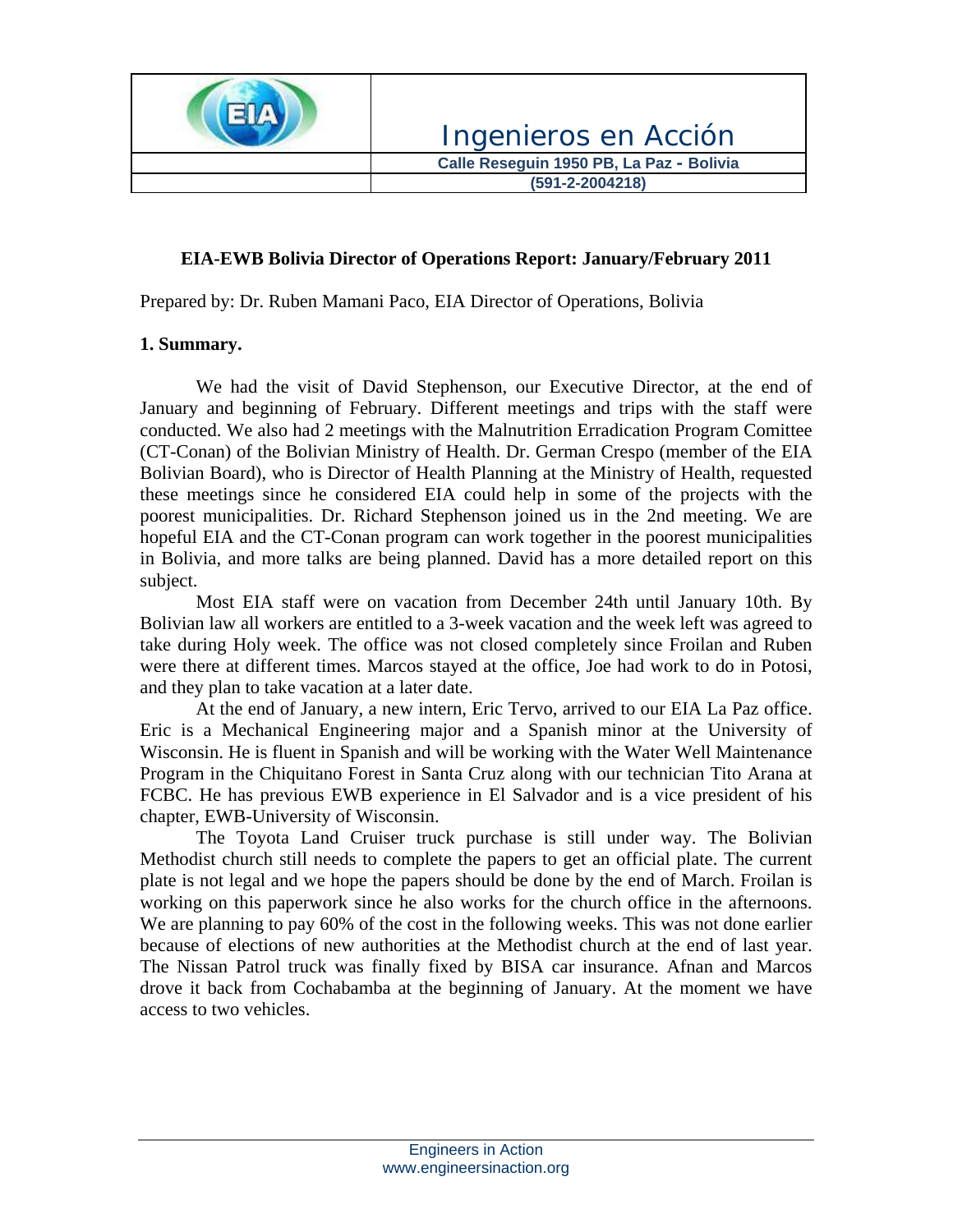

 The EIA foundation legal status is almost complete. The lawyer working on this paperwork, Dr. Pablo Aldunate along with Dr. German Crespo had a last meeting with the person in charge of the La Paz government to clear the approval.

 Because of heavy rains in February, different regions in Bolivia have suffered floodings. In La Paz, a major mudslide, destroyed about 400 homes. This resulted in 8,000 homeless people. The office of EIA has become a collecting point for help and is delivering clothes and food to the families affected. See Fig 1 for more informtion on this event and EIA staff work.



**Fig 1.a.** One of the camps for people affected by the mega mudslide.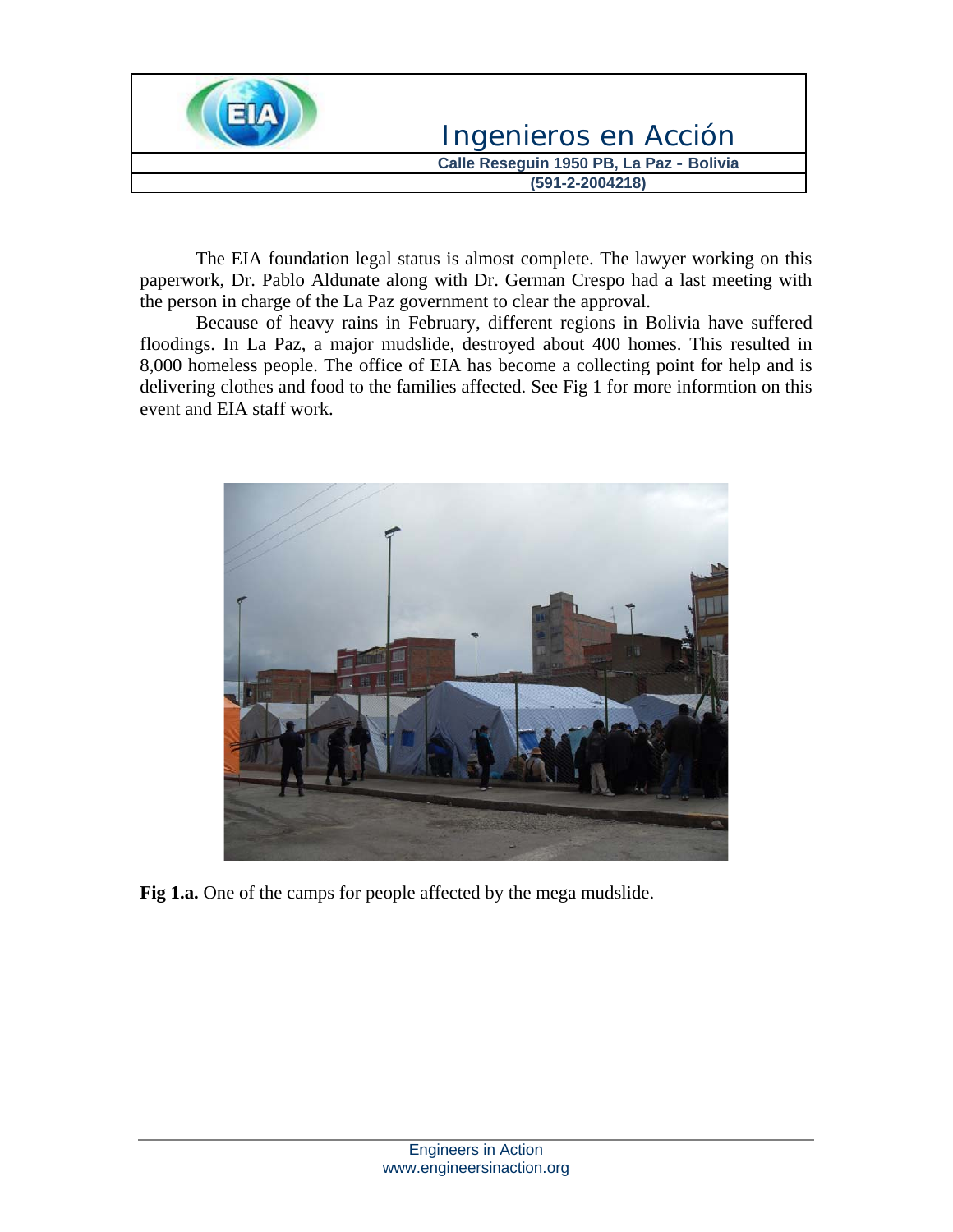



Fig 1.b. EIA staff bringing some donations to the camp site in Pampahasi.



**Fig 1.c** Area of mudslide along the side of the mountain downhill.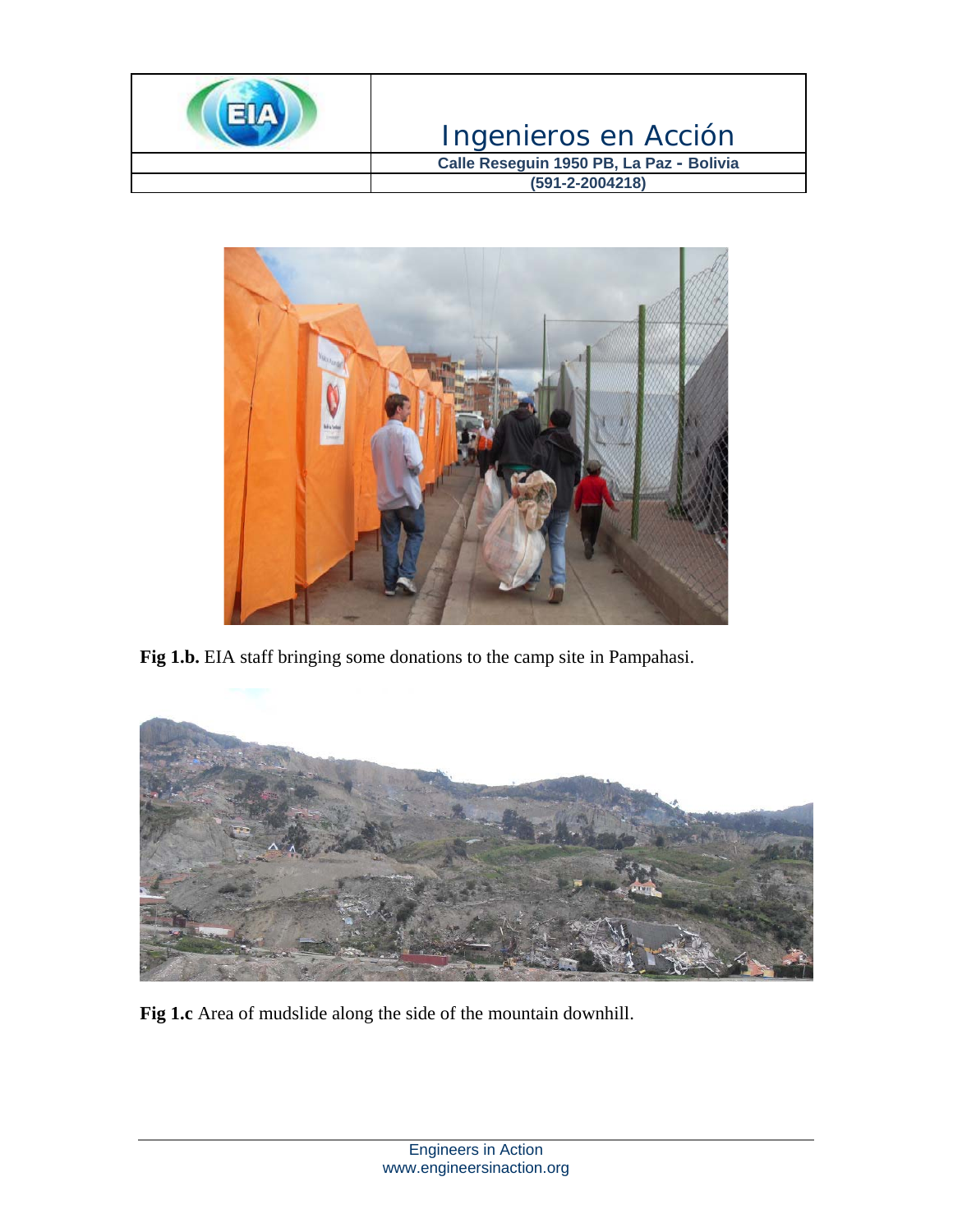

## **2. Project Reports.**

### **2.1. Inka Caturapi – Sanitation: Ecological Latrines. EWB-MS&T Project Manager: Marcos Robison.**

 Ing. Marcos Robison, Dr. Jim Mc Kinley, Mrs. Rebecca Mc Kinley, and Dr. Ruben Mamani visited Inka Caturapi in February, 2011. Dr. Jim Mc Kinley is an expert on ecolatrines and he got a grant from National Science Foundation (NSF) to evaluate the use of ecolatrines in Bolivia. We asked him to see the project of Inka Caturapi to provide us some insight into possible solutions to the ecolatrine program.

 Dr. Mc Kinley wrote his recomendations to Dr. Richard Stephenson and Marcos is preparing a proposal to discuss on how to continue the project.



**Fig. 2.** Marcos Robison, Juan Arismendi (local latrine committee), Rebecca Mc Kinley and Jim Mc Kinley inspecting latrines.

### **2.2. Cotani – Sanitation: Ecological Latrines. EWB-OKE Project Manager: Marcos Robison**

During February, Marcos traveled to Cotani to examine how latrines were working and asked the community about new areas of collaboration. This was as a request of EWB-OKE in order to do other design projects. Possible projects include irrigation and a river crossing. A report was provided to EWB-OKE. A video of the visit is at the website:

[http://www.youtube.com/view\\_play\\_list?p=077B484BE843DA3D](http://www.youtube.com/view_play_list?p=077B484BE843DA3D)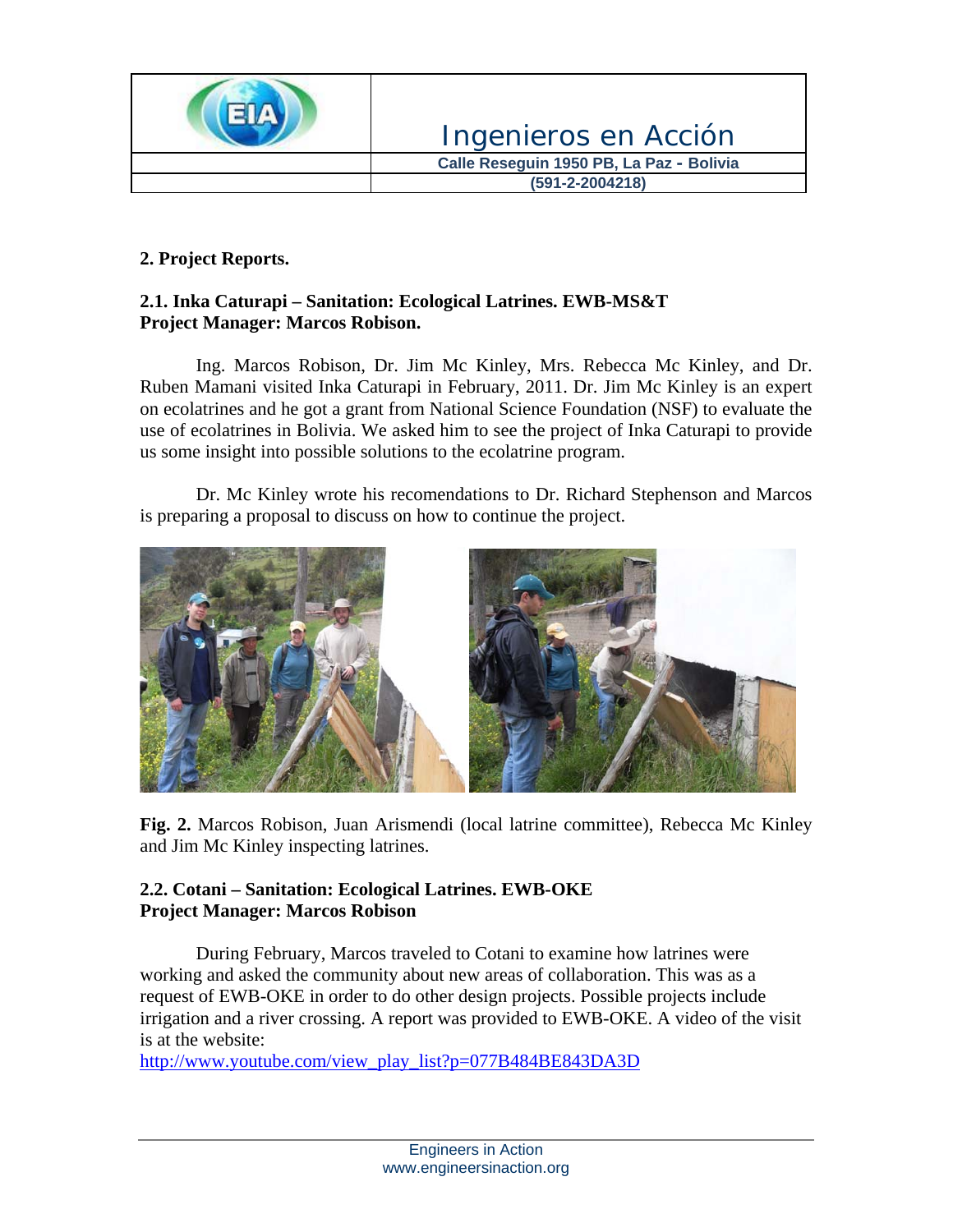

# **2.3. Papachacra – Water: Potable Water/Irrigation. EWB-Purdue Project Manager: Marcos Robison/Milton de la Cruz**

 EWB-Purdue has contacted us the last days of February to let us know that they have a new president and had some questions about the project. Milton is still in Tarija and he will try to contact them through Marcos once he is back the 2nd week of March.

#### **2.4. Patapatani – Water:Irrigation. EWB-Norwich Project Manager: Marcos Robison**

No major developments regarding this project.

## **2.5. Konani – Water: Potable Water. Stephenson Family Project Manager: Milton de la Cruz**

 No major development on this project. We are waiting to see what is the situation of the water well ownership. Whether it is given to the community or it is still under the Methodist Church oversight.

### **2.6. Erquis Sud (Los Eucaliptus) - Water/Electricity. EWB-MS&T/Habitat for Humanity Bolivia/German Tehcnical Cooperation, GTZ Project Manager: Milton de la Cruz**

 Milton traveled to Tarija the last weeks of February to start the work on the lowtension electrical installation and the individual family installations. Budget for these 2 phases was approved and the only change is the electric meters. They will be provided by the German Technical Cooperation, GTZ, under a program for electricity access. This was possible due to meetings EIA had in La Paz with GTZ during the visit of David Stephenson and Dr. Richard Stephenson.

Milton is planning to be back in La Paz at the end of the first week of March.

### **2.7. Obrajes - Bridge/Irrigation. EWB-Duke Project Manager: Milton de la Cruz/Joe Alvarez**

We had a skype meeting with Ben Gagne from Duke University about the possibility of obtaining solar water pumps for their irrigation project. Initially they were going to purchase them from a Bolivian organization called Energetica. The problem is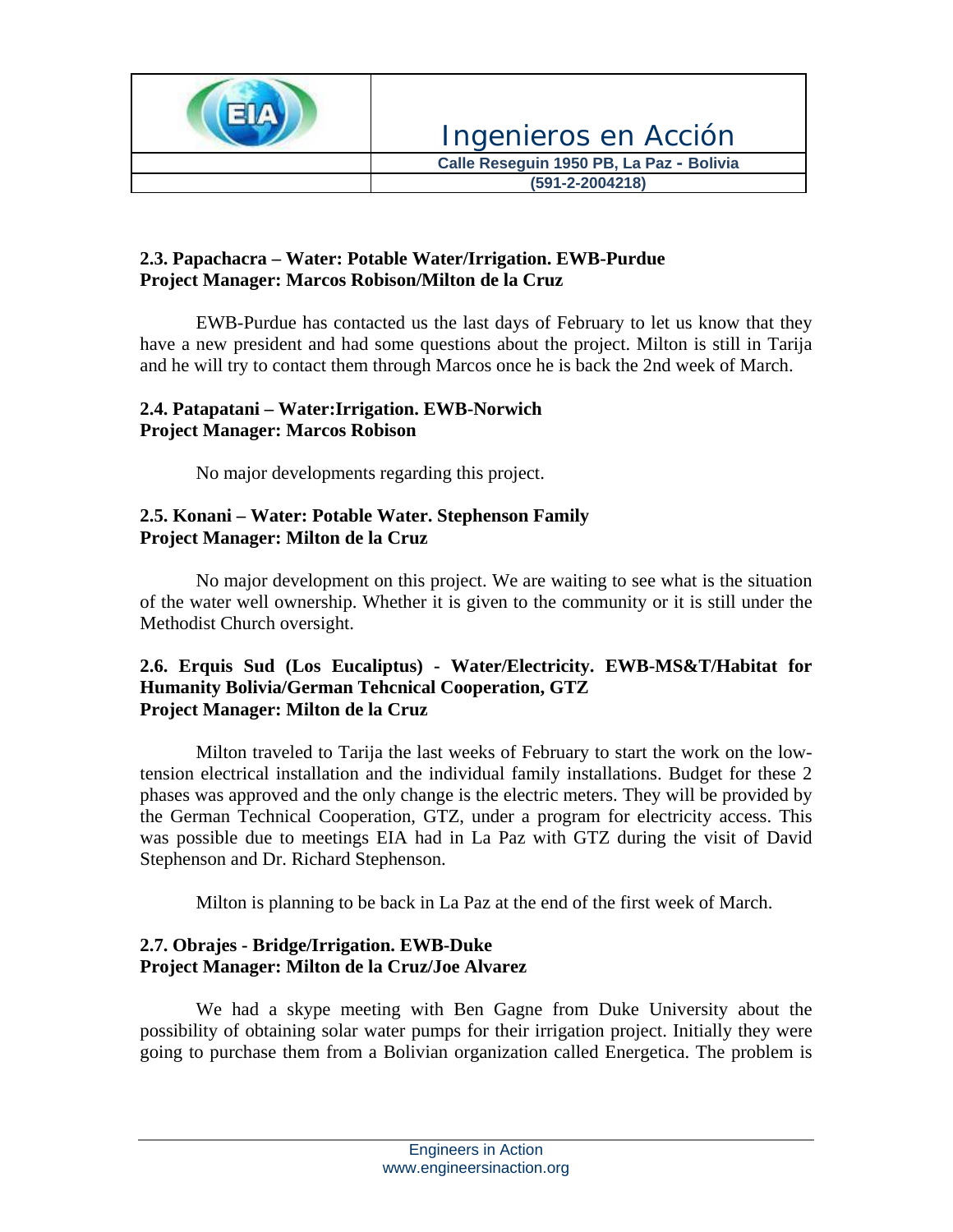

that Energetica can not guarantee the water volume delivery Duke needs for their project. They are looking into some other tehcnologies and manifested interest in being part of the German eolic water pumps that are supposed to start this year.

### **2.8. San Lorenzo - Additional Unit to Current Clinic. Project Manager: Milton de la Cruz**

This project is on hold. EWB-UTSA has decided not to continue with this project since materials costs were increasing and it seemed a large project for a EWB chapter. Milton and Mike are looking into other interested parties.

### **2.9. Kumurana Mine - Construction of Waste Mine Treatment Pilot Plant. CREW-OU, EWB-OU, U. Tomas Frias, Rotary Club, JICA, EIA. Project Manager: Joe Alvarez**

 Delivery of limestone for the limestone channels has continued during January and part of February. We are using heavy trucks from the Potosi Government, which are used in emergency situations. We are adjusting to their schedule. During February we had the visit of a Oklahoma Rotary Club delegation. They are sponsoring most of the purchase of the materials for the project. Joe explained to them the current progress.

### **2.10. Pampoyo - Irrigation. EWB-Blue Ridge. Project Manager: Joe Alvarez**

They are planning their upcoming visit for August of this year.

# **2.11. Cachitambo – Irrigation/Greenhouse Construction. EWB-U.of Florida. Project Manager: Joe Alvarez**

Afnan has been in contact with them and he is planning a trip to Potosi to collect information they requested.

# **2.13. Concepcion/Chiquitano Forest - Water Well Maintenance Program. FCBC. Project Manager: Afnan Agramont**

 Tito Arana, and a new intern from EWB-U. Wisconsin, Eric Tervo have started to work on the water maintenance program. They have traveled to different communities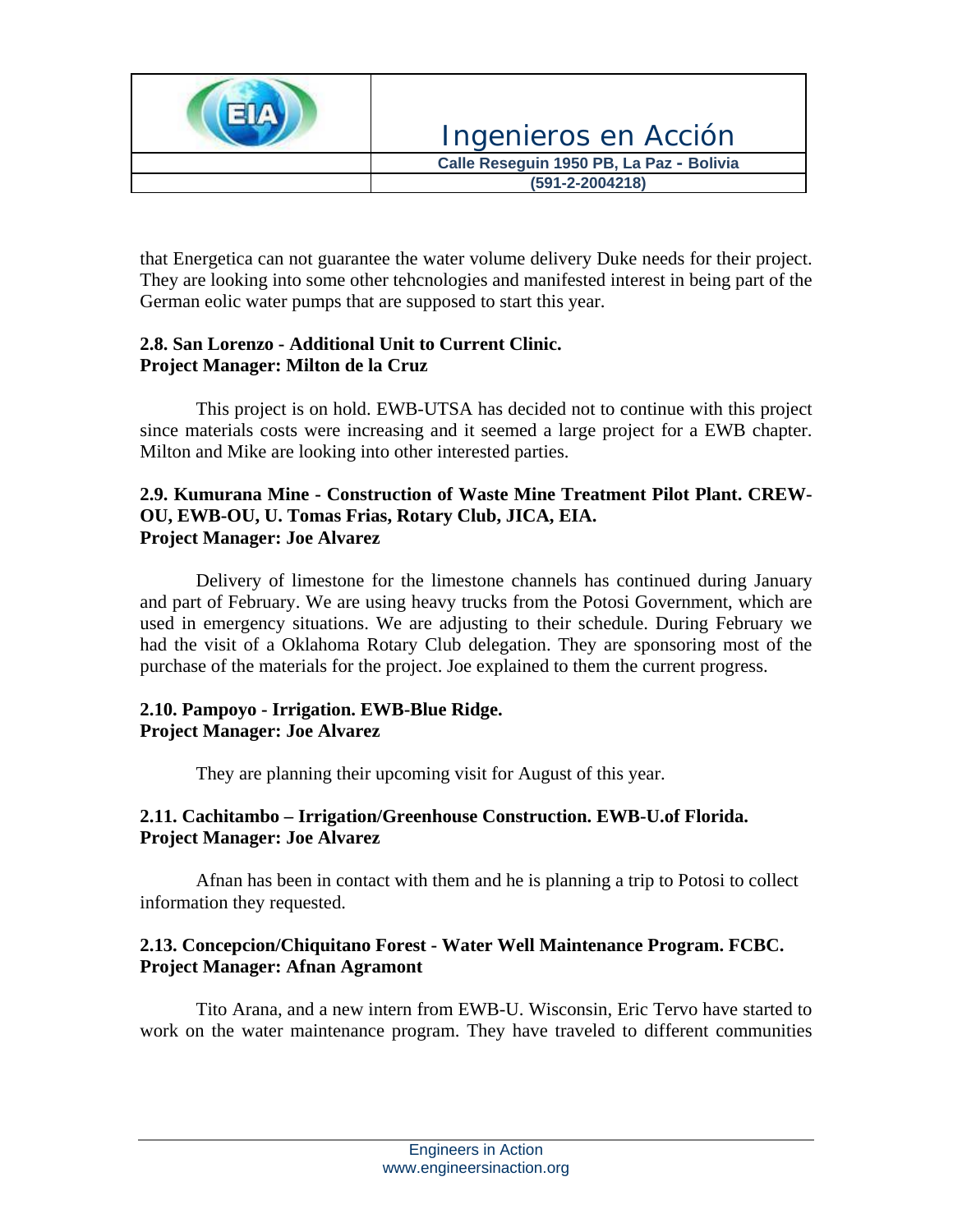

and started to repair water wells. Eric is coordinating with Afnan Agramont his work in these communities.

 Eric is also interested in seeing the water quality of these wells since we have observed that some of the piping is rusting due possible acidity of the water. Bacteriological tests, pH, and heavy metals tests are intended.

### **2.14. Tacachia - Irrigation/Health/Footbridge. EWB - MS&T. Project Manager: Ruben Mamani/Jacob Anderson**

 The team is planning to visit Bolivia on May 14, 2011 for about 2 weeks. They are intending to do mostly erosion control. We have been in skype meetings with them so we can get prices of materials and plan an assesment trip in March.

 During January, we went for a day to Tacachia and did a river velocity measurement along with Eric Tervo, David Stephenson, Afnan Agramont, Tito Arana, and Ruben Mamani. The videos were provided to the chapter. Also videos and pictures of major flooding events taken by the community were sent to EWB-MST. Jacob Anderson has been providing cost and availability information to them.



**Fig 3.** Eric Tervo, Afnan Agramont and David Stephenson during the river flow measurement in Tacachia.

### **2.15. Suncallo – Water: Distribution System. EWB – Colorado Springs. Project Manager: Ruben Mamani/Marcos Robison.**

EWB-Colorado Springs confirmed their trip at the beginning of June, 2011. Marcos is preparing to buy materials. We had a phone meeting with them an answer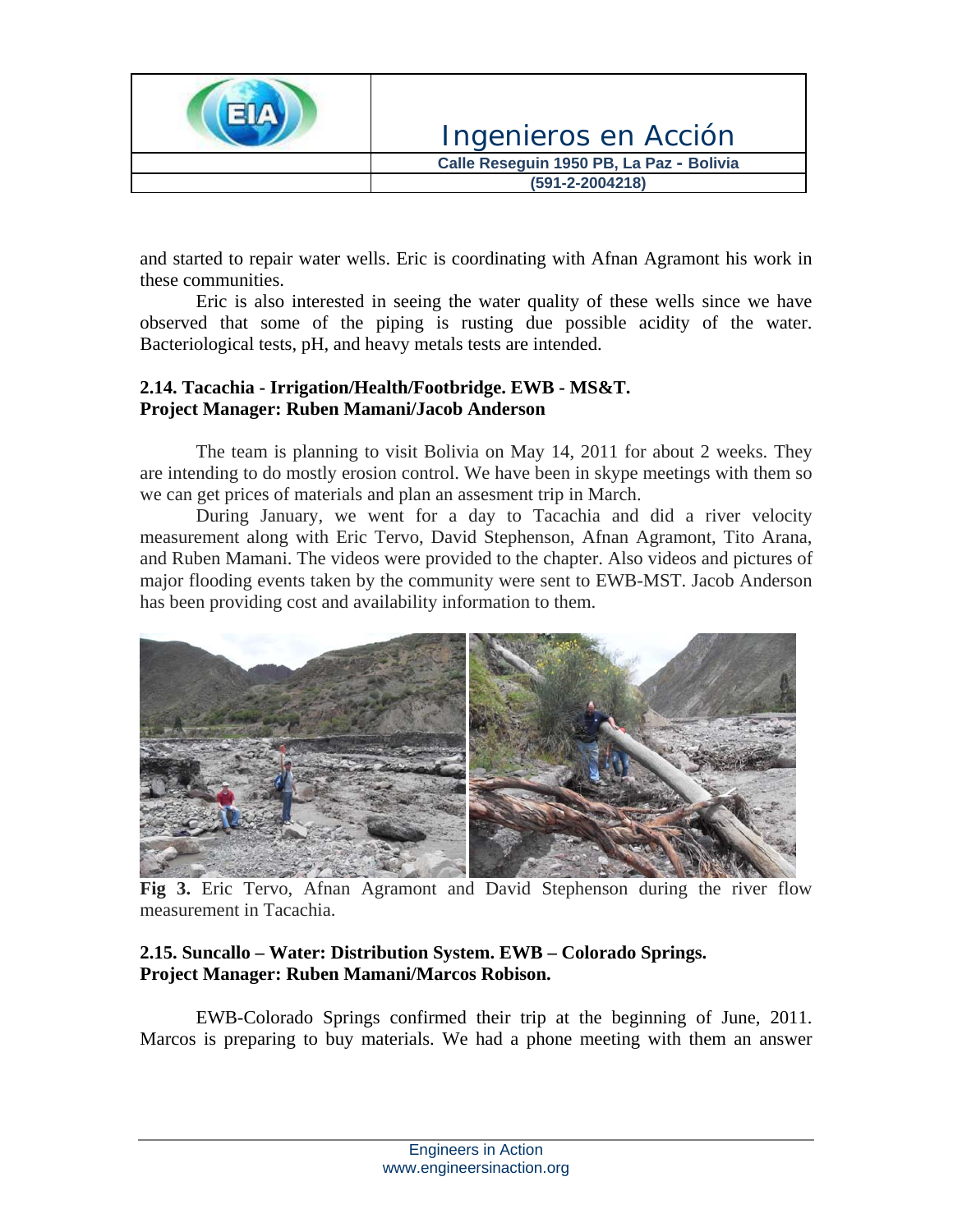

some questions regarding concrete construction supervision. The community leaders are planning to visit the office the second week of March.

### **2.16. Zamora – Water: Mine Pollution/Irrigation. EWB – Germany, Dresden. Project Manager: Ruben Mamani/Afnan Agramont.**

 We have different skype meetings with Philipp Maier and Dominik Munz. In the meetings we presented the new authority of Zamora, Lorenzo Corimayta. EWB-Germany explained to them their plans for the upcoming year. This includes 2 phases. The first one is to use local plants to treat the acid mine drainage. For this they need to conduct some tests and Roxana Quino and EWB-UMSA will be helping them. After this they plan to build some dams along other rivers in the Zamora basin so they increase water availability. The community was asked about their plans regarding exploiting the mines. They said they are deciding this. EWB-Germany has been clear in stating the whoever is exploiting the mines is also responsible to clean the efluent.

### **2.17 Quincucirca – Water: Distribution System. EWB – U. of California Davis. Project Manager: Ruben Mamani**

 Stefan Anders from Quincucirca has complained about not receiving any reports from EWB- U.C. Davis regarding the project. Initially the report was supposed to finished by November 2010. Later, they told us that they will have it by mid February, 2011. We have been in contact with Augusta Abrahamse who lives in Cochabamba, Bolivia. She said they had some problems and would have the report in the following weeks. We told this to Stefan. She also asked to contact Stefan directly, we provided her the cell phone of Stefan and viceversa. We need to clarify a donation of \$ 1000 done by Amy O'Toole, from ProSorata. We do not know if it was made to EIA or EWB-UC Davis.

### **2.18 New Projects**

 Afnan has informed us that the San Antonio de Lomerio projects has been approved by EWB National. He has been working on the 501 form along with David Stephenson.